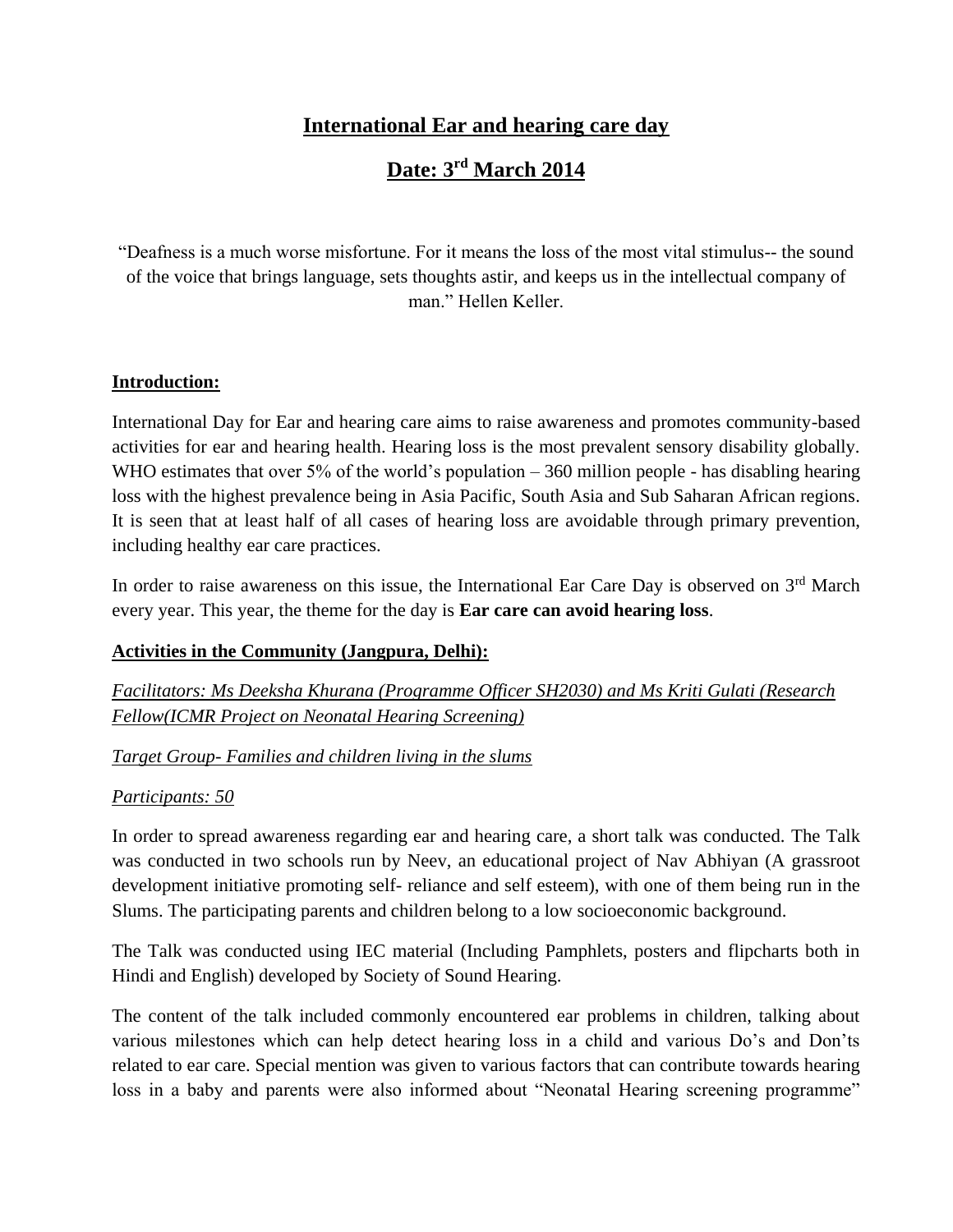being run in Lok Nayak Hospital Delhi where the all the babies are screened for hearing loss on the first day of their life.

The talk was interactive in nature where the questions were asked in the community and the discussion was done on the basis of the answers received. The community participated in the interactive talk actively and showed interest in listening and learning.

IEC material of Society of Sound Hearing was displayed in the school premises and distributed to the teachers of the school and the community members.

Attached are some of the photos taken at the event.